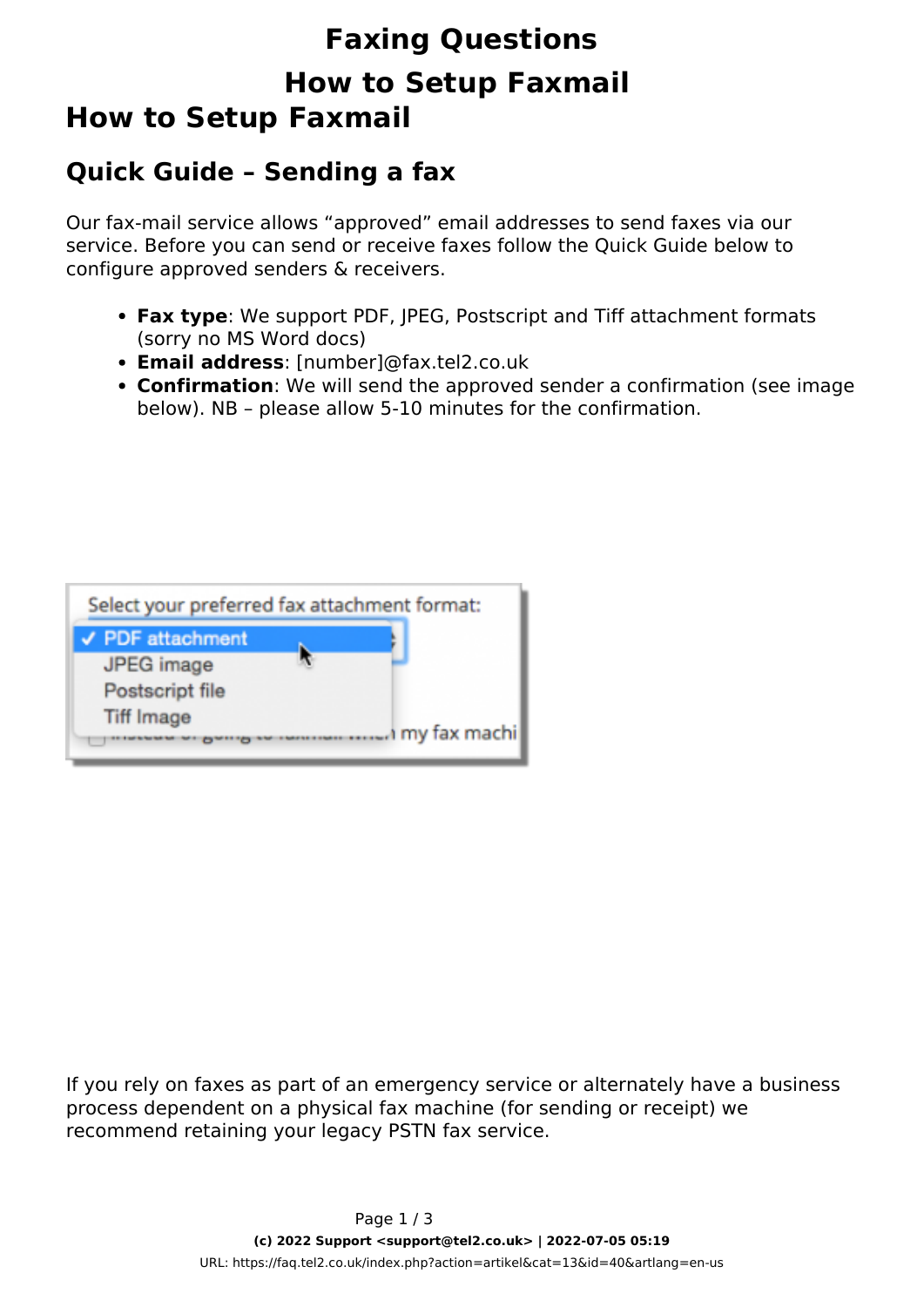# **Faxing Questions**

## **Quick Guide – Configuring your vFax**

#### **Step 1: Fax Delivery Options**

- 1. Log into [https://now.tel2.co.uk](https://now.tel2.co.uk/)
- 2. Select **Account > Manage numbers.**
- 3. Click on the **Fax** line number > **Faxmail Delivery Options**
- 4. Select **Select who should receive Inbound faxmail messages.**
- 5. Specify the email address of approved vfax recipients. **Note:** Each additional email address must go on a new line.
- 6. Click **Save settings.**

### **Step 2: Fax Sending Options**

- 1. Click **Faxmail Sending Options**
- 2. Specify an Email addresses allowed to send fax through this number. **Note:** Each additional email address must go on a new line.
- 3. Add and **Optional fax verification phase.** Approved Faxmail sender (eg reception@mycompany.com.au) can only be associated with a single fax number. This works by specify the alternate fax number/phase in the email **Subject field**. The Faxmail server will in turn present the specified **Subject field** fax number as your outgoing fax number. Call it CLI masking for faxing.
- 4. Click **Save settings** to update.

### **Step 3: Do Not Disturb for Fax**

- 1. Click **Dot Not Disturb for Fax**
- 2. Click **Enable Do not Disturb for Fax Service**
- 3. OR Click **Play a busy tone instead of diverting the caller to Faxmail,** By default the fax would be delivered as an email attachment to the assigned email in the delivery option page of faxmail.
- 4. Click **Save settings** to update.

[Click here for a guide](https://tel2.co.uk/faxmail.html) on our mail web site on how to use our Faxmail service.